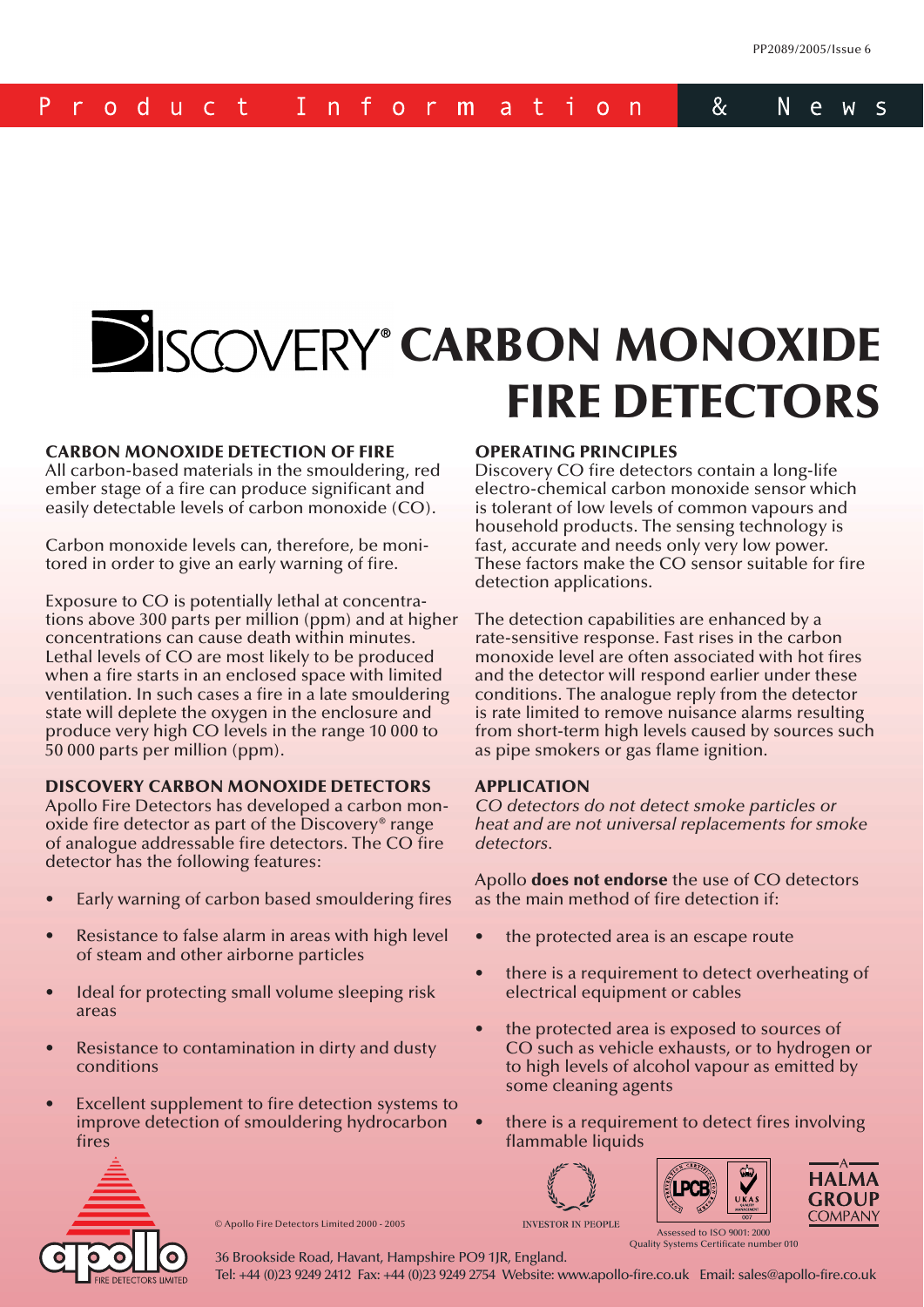CO fire detectors are particularly suitable for sup**plementing** smoke detection when there is:

- a deep seated smouldering fire risk
- a risk of fire starting in an enclosed space
- a likelihood of stratification taking place

Carbon monoxide detectors may be used as the **primary** fire detector in areas where the following conditions exist:

- the main risk is smouldering fires
- optical smoke detectors are deemed unsuitable (see 'False Alarms' below)
- the fire compartment is not greater than  $50m<sup>2</sup>$

Typical applications include hotel bedrooms, halls of residence, sheltered accommodation and hospital wards.

### **HOW CO DETECTORS WORK**

The electrochemical cell is a simple two electrode design and consists of a semi-permeable diffusion membrane, a reservoir of acid electrolyte, a sensing electrode and a counter electrode. CO diffusing into the cell reacts at the surface of the sensing electrode producing, as a by-product, a number of ions (H+) and electrons (e-). The ions travel through the acid electrolyte to the counter electrode whilst the negatively charged electrons travel to the counter electrode via the external circuit. Combining the electrons and ions at the counter electrode completes the reaction without any of the cells components being consumed. The amount of electrons produced by the reaction is directly proportional to the amount of CO present, so measuring the current flowing through the external circuit is a basic gas monitor.



#### **DETECTOR SITING**

CO fire detectors should be sited using the recommendations for smoke detectors from BS5839: Part 1 (or other applicable code).

In the development of a fire, smoke and CO in the smoke plume is spread by convection to a fire detector. As CO is a gas, it further spreads—like smells—by diffusion. For this reason CO *may* reach a detector faster than smoke would. This potential advantage can be exploited when designing a fire protection system and CO detectors may be used for supplementary detection. Equally, the opposite effect might occur, with CO moving *away* from a detector.

#### **The behaviour of CO is therefore unpredictable**

and diffusion should not be relied on when designing a fire protection system.

#### **FALSE ALARMS**

Carbon monoxide detectors are less susceptible than smoke detectors to false alarms from sources such as toast, steam, cooking, plumbing work and hair spray. They may therefore be used in some applications in which smoke detectors would be susceptible to unwanted alarms.

Conversely, they may be more susceptible than smoke detectors to false alarms from fumes containing CO, such as vehicle exhausts, open fires and gas appliances.

#### **LIMITATIONS**

Carbon monoxide detectors also have important limitations. They are set to a higher sensitivity than the maximum allowed by the domestic CO alarm standard and will respond to CO from faulty gas appliances or vehicle exhausts.

These detectors **should not** be used in place of carbon monoxide alarms complying with BS7860 or UL2034.

#### **OPERATING MODES**

The Discovery CO detector has five operating modes, each having a set combination of sensitivity and response delay, which the user can select for any given application. See table on opposite page.

Note: a 30 second delay should be allowed after power-up in order to obtain valid data.

#### **DRIFT COMPENSATION**

In view of the inherent stability of CO cells, there is no need for Discovery CO detectors to compensate for drift. Discovery CO detectors are set to report a drift value of 16.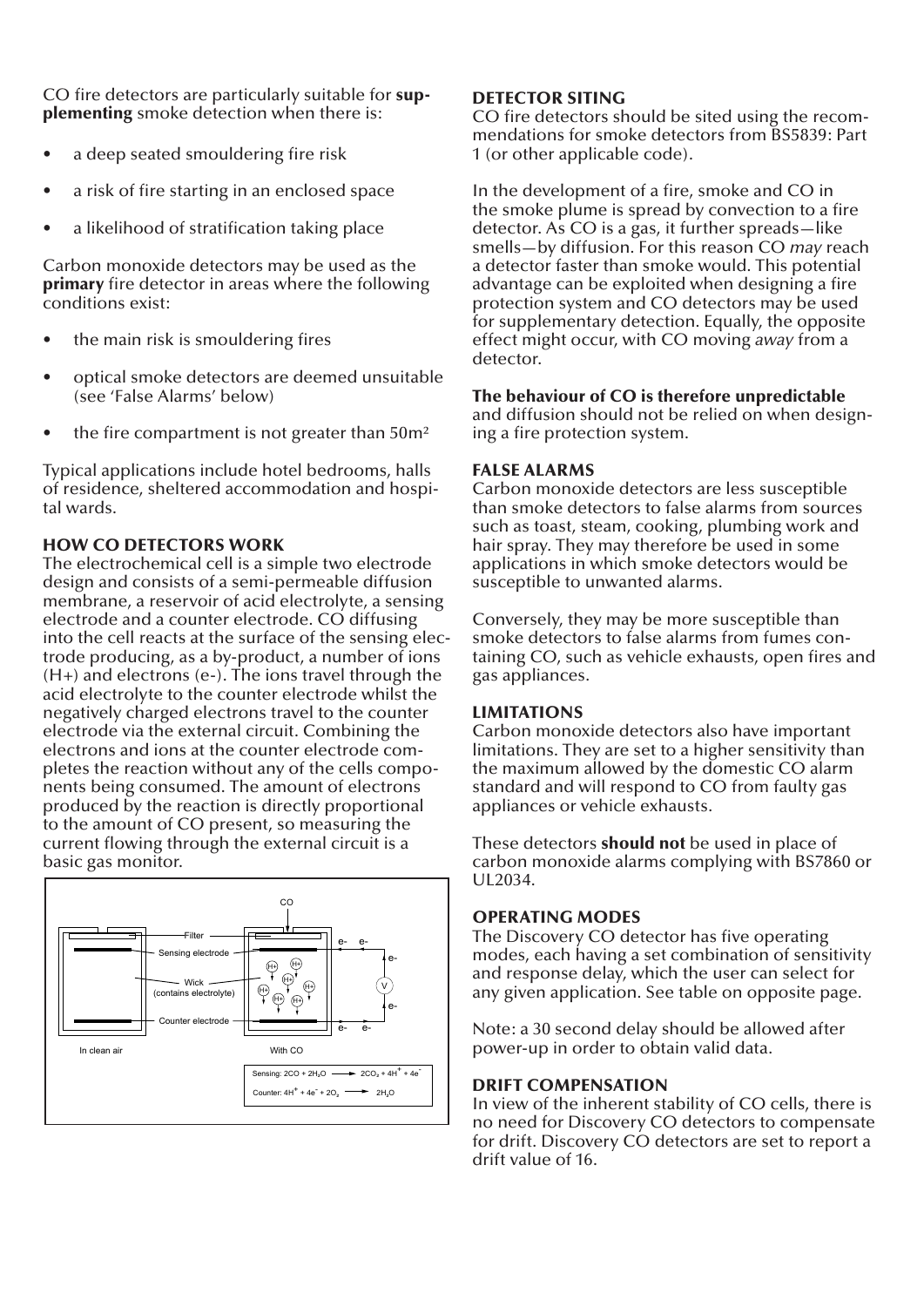#### **Carbon Monoxide Fire Detector Operating Modes**

| Mode | <b>Alarm Threshold</b><br>(ppm) | <b>Minimum time to</b><br>alarm (seconds) | <b>Typical Application</b>                                                                                       |
|------|---------------------------------|-------------------------------------------|------------------------------------------------------------------------------------------------------------------|
|      | 30                              | 60                                        | Sleeping risk with no ambient CO                                                                                 |
|      | 45                              | 30                                        | General use fast response such as supplementary protection in atria                                              |
|      | 45                              | 60                                        | General use and sleeping risk with some low-level CO (such as from<br>light smoking or an unventilated gas fire) |
|      | 60                              | 30                                        | General smoking area and supplementary detection of deep seated<br>fires such as laundry rooms                   |
|      | 75                              | 30                                        | Supplementary use in kitchen or boiler room                                                                      |

#### **CELL TEST**

The Discovery carbon monoxide fire detector has a remote test feature, which is used to verify that the electro-chemical cell is fitted and that it is active.

A test must be carried out at least once a year but preferably more frequently to ensure that the cell has not dried out. (Note that the cell will not be affected by the test, even if the remote test is carried out once a day.)

If the test indicates a sensor failure, ie, the detector returns a pre-set analogue value of 25, the detector should be sent to Apollo's Service Department for cell replacement and detector recalibration.

When carrying out the cell test, the 30 second delay referred to *above must be observed.*

#### **PRECAUTIONS WHEN INVESTIGATING ALARMS**

It is important to remember that CO is a colourless, odourless gas, which is not directly detectable by human senses. If a CO fire detector is in an alarm condition, it is possible that a dangerous level of CO exists around the detector. *Extreme care must be*  taken when investigating alarms from CO fire detec*tors even if no combustion products can be seen or smelled.*

Because of this danger, it is imperative that CO fire detectors are correctly identified at the control panel so that personnel investigating alarms may take the relevant precautions.

#### **MAINTENANCE AND SERVICE**

The electrochemical cell used in the Discovery CO fire detector has a more limited life than would normally be expected from a smoke detector. In a typical environment, the life of the cell is seven years.

High temperature or low relative humidity can, however, reduce the life significantly. The limits given in the section **'TECHNICAL DATA'** overleaf should be carefully observed.

It is essential that systems using CO fire detectors be correctly maintained and that the maintenance schedule include functional testing of the CO fire detectors.

CO fire detectors will not respond to the aerosol testers commonly used for the in-situ testing of smoke detectors. Apollo recommends that CO fire detectors be tested using a "hand warmer", burning compressed charcoal fuel rods. These hand warmers are available in camping and outdoor shops. The charcoal rod should be ignited at one end according to the instructions. To achieve a reliable test, the complete hand warmer should be placed inside a hood which fits over the detector, allowing CO to build up around the detector. The Apollo (No Climb) detector tester can be used for this purpose.

If there is any doubt over the sensitivity of a Discovery CO fire detector it should be returned to Apollo for servicing and calibration.

#### **HEALTH AND SAFETY GUIDELINES**

This product contains a sealed electro-chemical cell and in normal usage represents no chemical hazard in the sense of COSHH and the Health and Safety at Work Act 1974. Chemical hazard can, however, arise if the following notes on storage, handling and disposal are not observed.

For maximum life, the product should be stored before installation in clean dry conditions between 0° C and 20°C. It should not be exposed to temperatures outside the range  $-40^{\circ}$ C to  $+60^{\circ}$ C or to organic vapours.

The electrochemical cell contained in this product is fitted into sockets on the printed circuit board; to avoid damage to the cell do not remove it.

The electrochemical cell contains sulphuric acid in a relatively concentrated state. In the event of leakage (which may be caused by mechanical damage or use outside the operating specification for the cell) the cell should be removed from the detector using protective gloves. Avoid contact with any liquid. If skin or eye contact with the electrolyte occurs, wash immediately with plenty of water and obtain medical advice. All traces of electrolyte should be washed away with copious amounts of clean water. The cell should be disposed of according to local waste management requirements and environmental legislation. It should not be burnt since it may release toxic fumes.